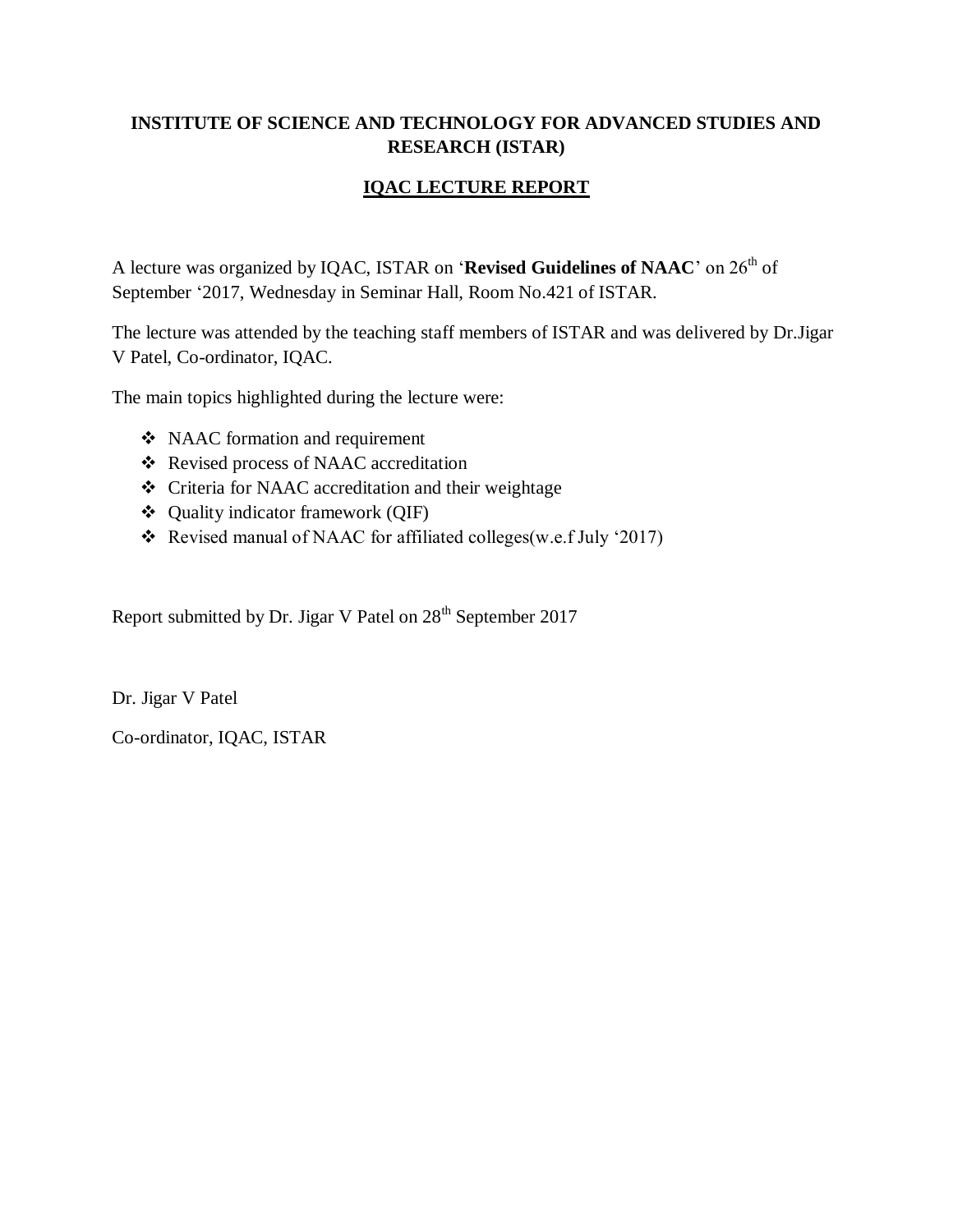# **INSTITUTE OF SCIENCE AND TECHNOLOGY FOR ADVANCED STUDIES AND RESEARCH (ISTAR)**

#### **IQAC Workshop REPORT**

A Three days workshop for faculty development was organized by IQAC, ISTAR on **'How to Become Effective Classroom Practitioners'** from 11<sup>th</sup> to 13th October '2017, in Seminar Hall, Room No.421 of ISTAR.

The Workshop was attended by all the staff members of ISTAR.

The workshop was conducted in three sessions, the details of each are as follows:

Session I: 1.00 p.m. to 4.00p.m 11/10/2017

Speakers:Prof.Sulabha Natraj, Principal, Waymade College of Education, Vidyanagar and Dr. Dipali Gandhi, Faculty, Waymade College of Education, Vidyanagar

Topic: Understanding education

Roles & Responsibilities of the Teacher

Session II: 1.00 p.m. to 4.00p.m 12/10/2017

Speakers:Dr.Nandita Acharya and Dr. Dipali Gandhi, Faculty, Waymade College of Education, Vidyanagar

Topic: Teaching Learning Process

Enhancing Learning:Innovative Practices

Session III: 1.00 p.m. to 4.00p.m 13/10/2017

Speakers: Dr.Nandita Acharya and Ms. Bhumika Mangrola, Faculty, Waymade College of Education, Vidyanagar

Topic: Evaluation:Concept & Practice

Performance Analysis

The valedictory session was organized from 4.00 p.m. to 5.00 p.m. which included feedback of staff members, principal's remarks and vote of thanks followed by Tea & Refreshments.

Report submitted by Dr. Jigar V Patel on  $14<sup>th</sup>$  October 2017

Dr. Jigar V Patel,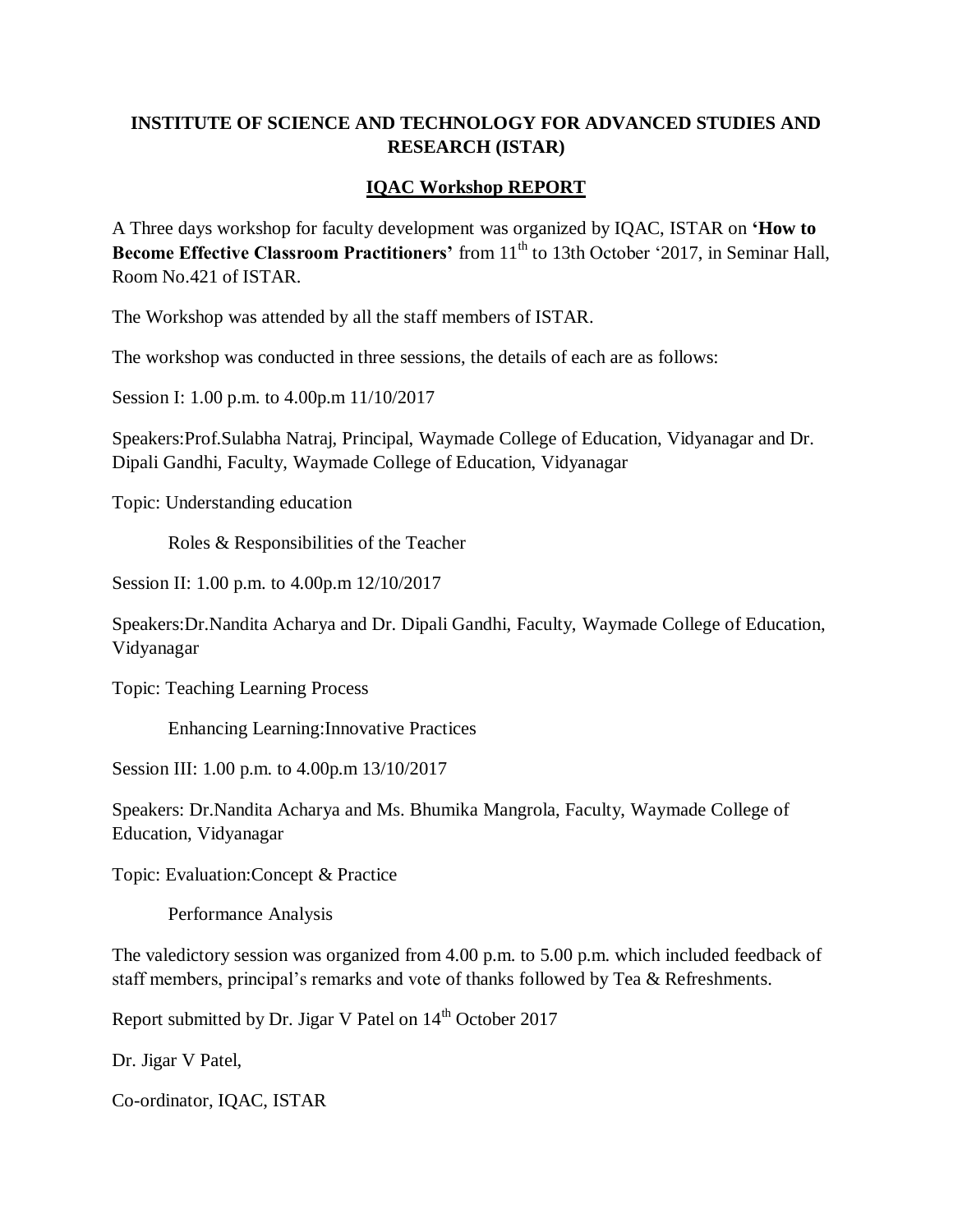### **INSTITUTE OF SCIENCE AND TECHNOLOGY FOR ADVANCED STUDIES AND RESEARCH (ISTAR)**

#### **IQAC Workshop REPORT**

A one day workshop for faculty development was organized by IQAC, ISTAR on '**Effective Educators: Principles and Practices**' on 29<sup>th</sup> of October '2018, Monday in Seminar Hall, Room No.421 of ISTAR.

The Workshop was attended by all the staff members of ISTAR .

The workshop was conducted in two sessions, the details of each are as follows:

Session I: 10.30 a.m. to 12 noon

Speaker:Ms.Shveta Mehta, Director,Actide International, Galaxy Complex, B/h Centre Point,R.C.Dutt Road,Alkapuri, Vadodara

Topic: Student Mentoring

Session II: 2.00 p.m. to 3.30 p.m.

Speaker:Dr.Ghanshyamsinh Gadhvi, Principal, Nalini & Arvind Arts College, Vidyanagar

Topic: Education and Literature

The valedictory session was organized from 3.30 to 4.00 p.m. which included feedback of staff members, principal's remarks and vote of thanks followed by Tea & Refreshments.

Report submitted by Dr. Jigar V Patel on  $30<sup>th</sup>$  October 2018

Dr. Jigar V Patel